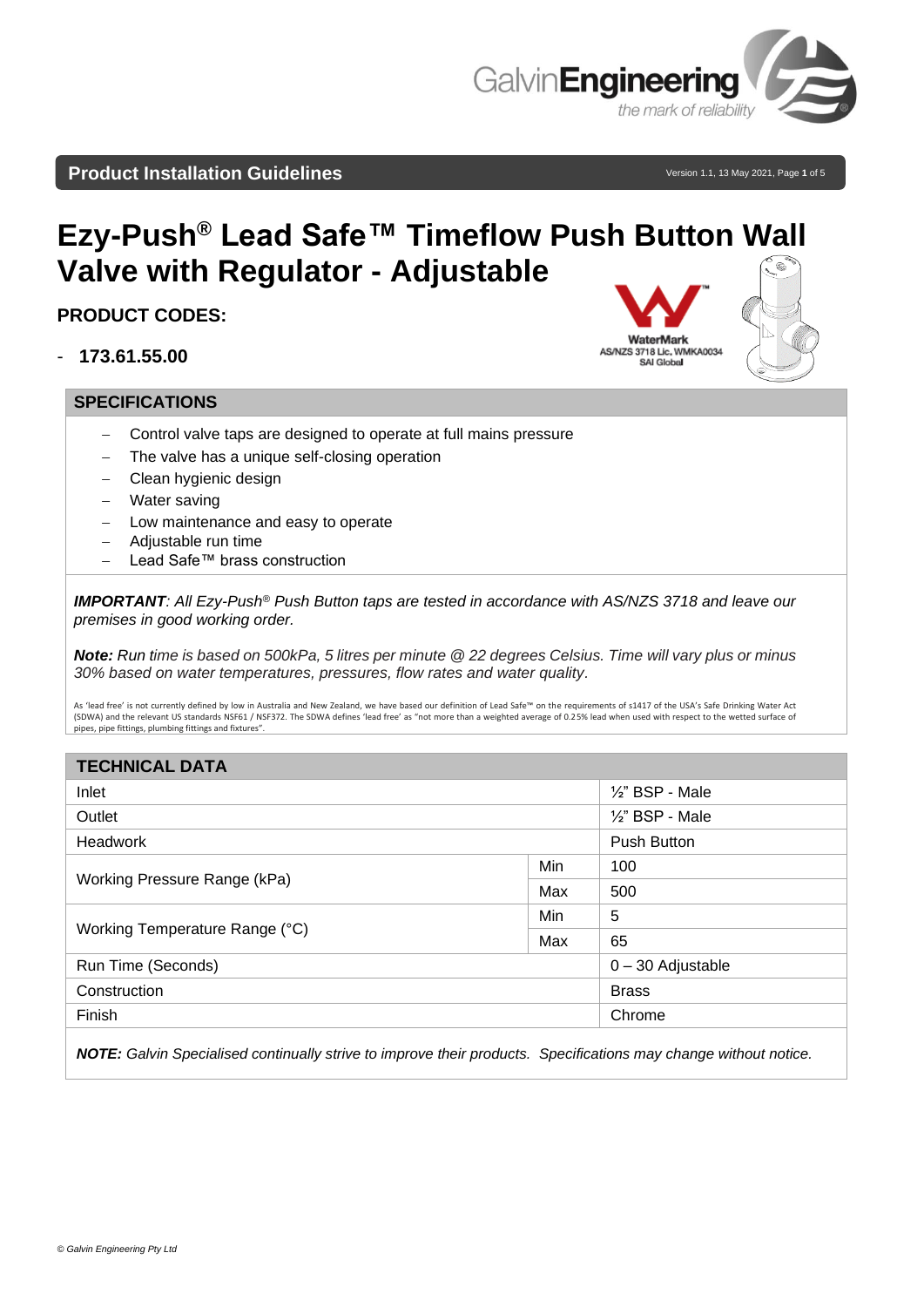#### **TOOLS REQUIRED**

- − Power drill
- − Spanner
- − Thread tape

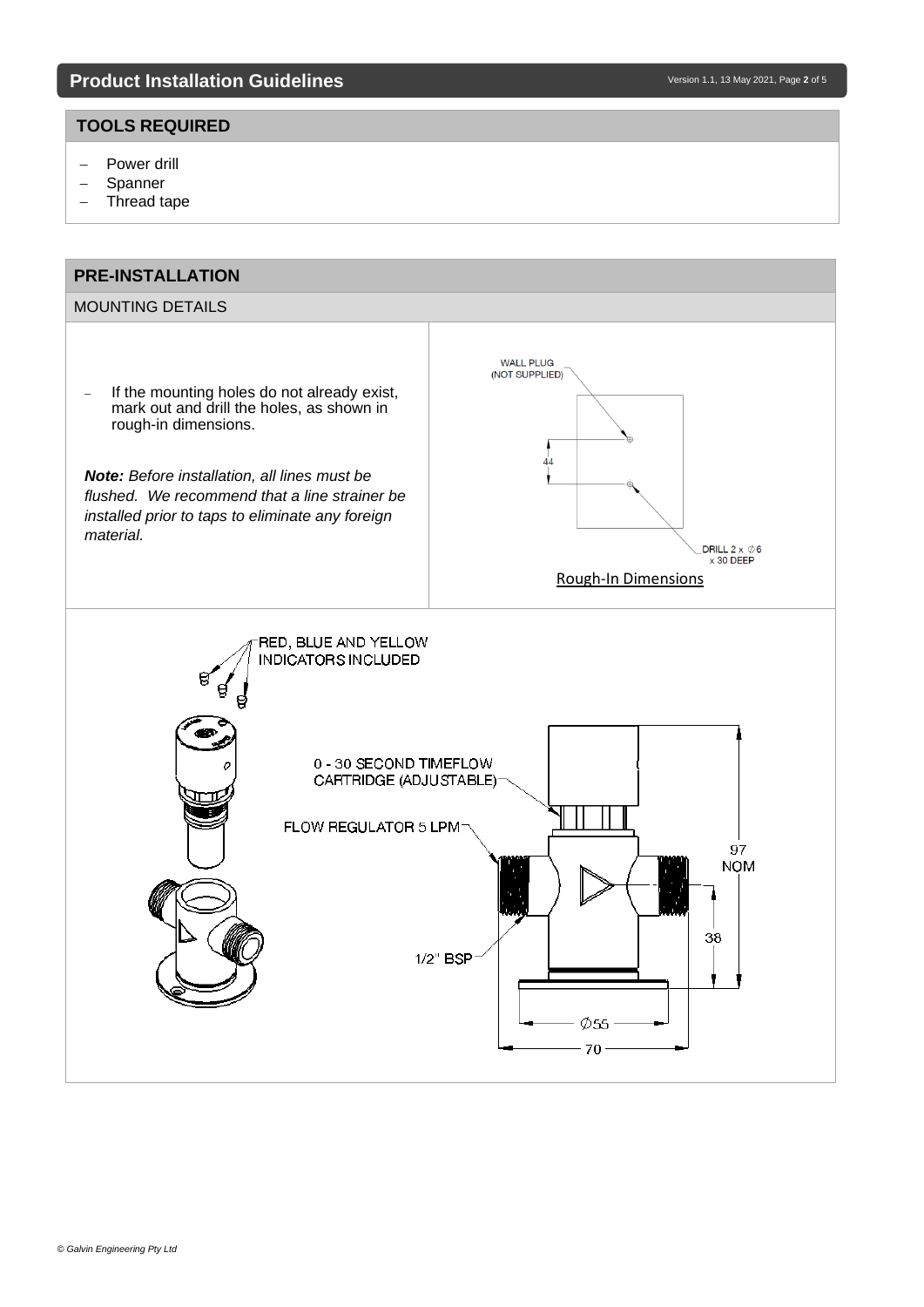#### **INSTALLATION**

**IMPORTANT:** Galvin Specialised products must be installed in accordance with these installation *instructions and in accordance with AS/NZS 3500, the PCA and your local regulatory requirements. Water and/or electrical supply conditions must also comply to the applicable national and/or state standards. Failing to comply with these provisions shall void the product warranty and may affect the performance of the product.*



− Turn on mains water and check for leaks and correct operation.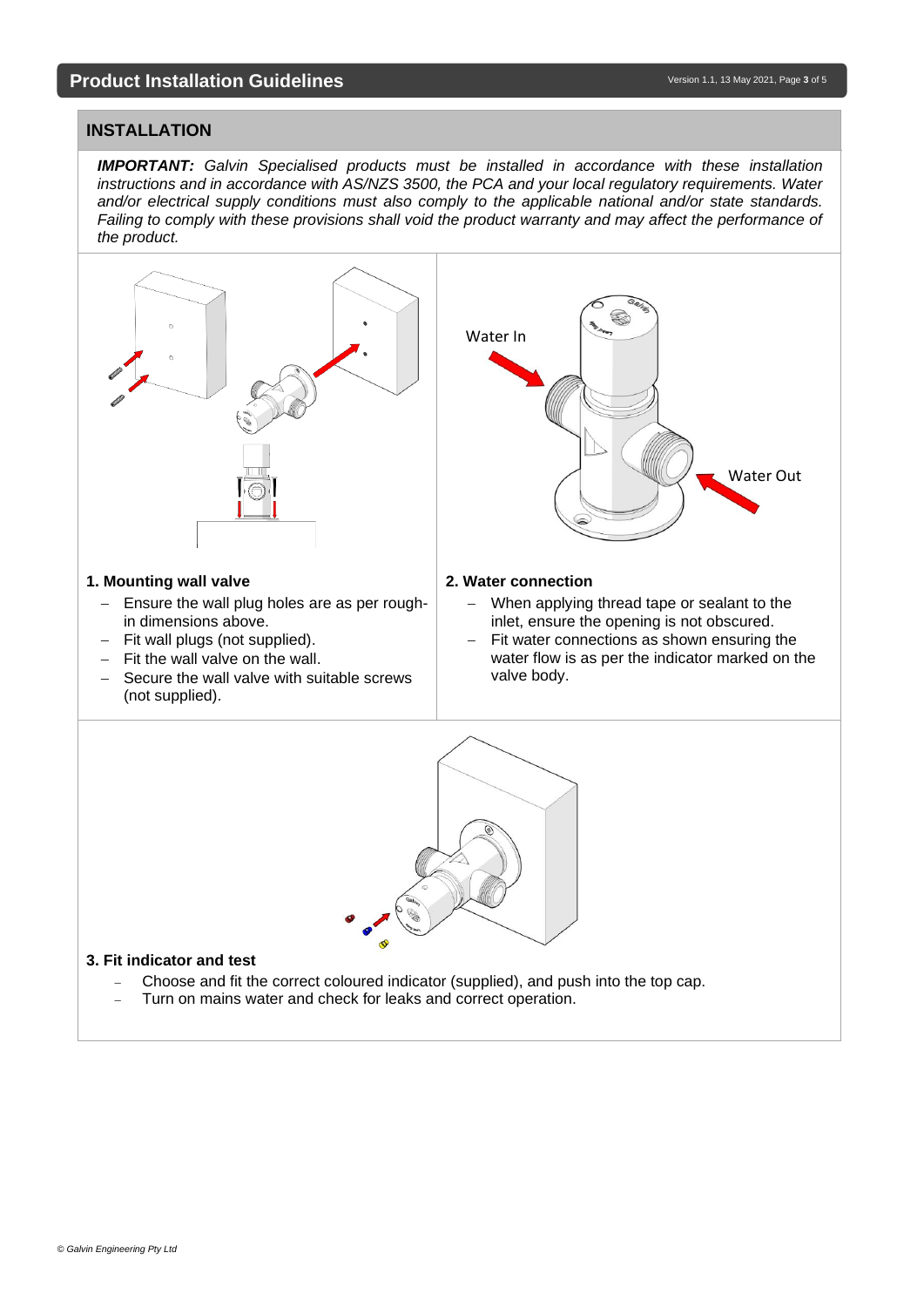# **ADJUSTING TIME FLOW 1. Disassemble** − Dismount the button head − Remove the grub screw with a 1.5 mm allen-key (not supplied). **2. Adjust stop-ring** − Turn the stop-ring clockwise to increase flow time or anti-clockwise to reduce it. **3. Fix position** − Orientate the stop ring to allow the refitting of the grub screw. **4. Reassemble** − Reassemble completely paying attention to align the hole in the spindle with the grub screw. − Test for correct operation.